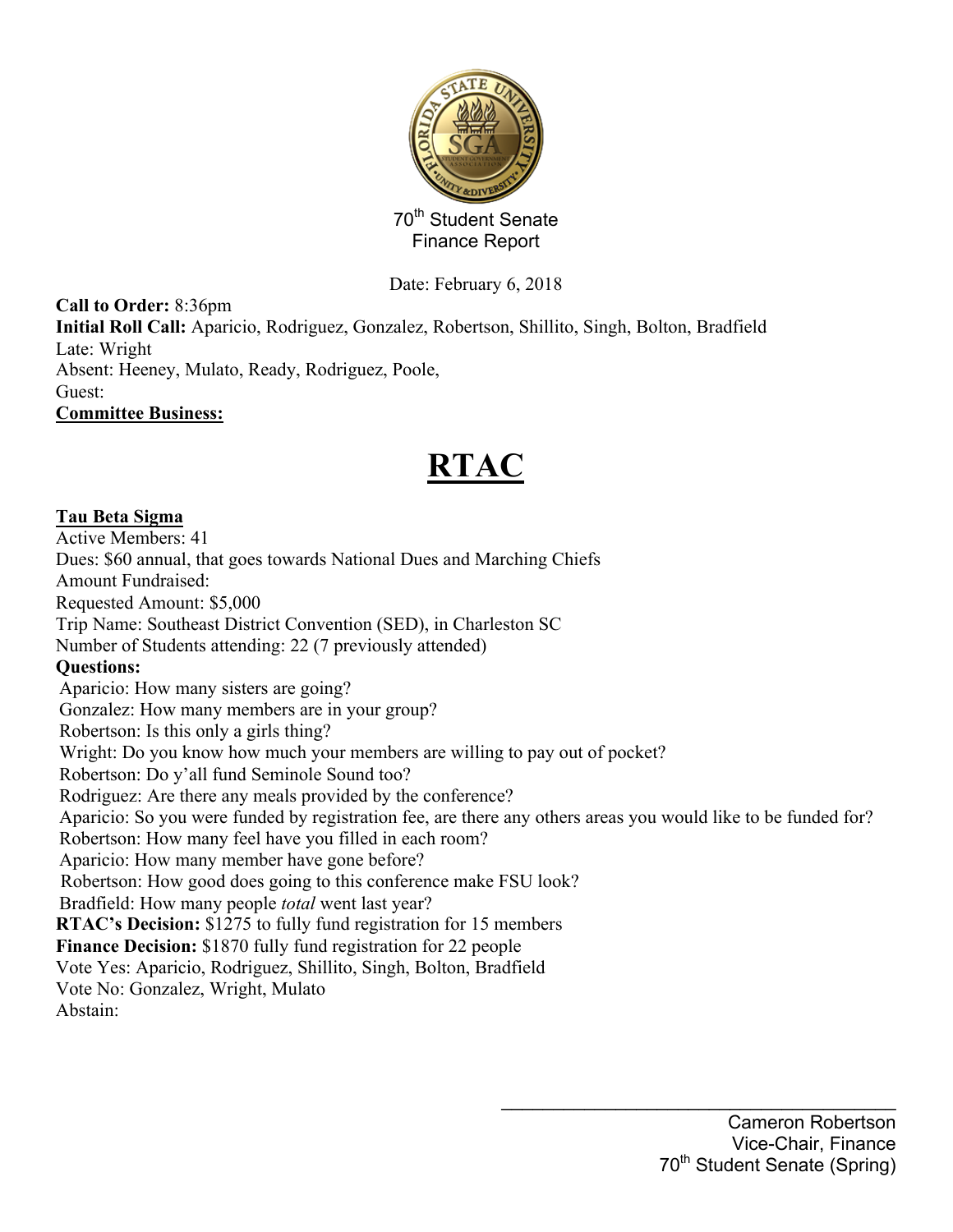

## **FSU Flying High Circus Club**

Active Members: 110-115

Dues:

Amount Fundraised: \$1,100 t-shirts + \$500 from concessions

Requested Amount: \$2,000

Trip Name: Cirque de Soleil's Corteo

Number of Students attending: 56

## **Questions:**

Pinango: Do you do any fundraising for the trip? Do you think people attending will be able to pay more than \$90? In terms of members, the 56 that you're talking about are those the members that are in the club themselves? Would you be open to having the application open to the public? In terms of the number of members attending, is it restricted to 56 or would you be willing to send more people to make the trip less expensive? Would you still be able to make this trip happen if you were not funded?

Wright: You said that you would have the money to pay for it, would you be using that money for something else?

Aparicio: Is there a particular reason for why you guys chose this location over Tampa? Could you please clarify how this is an educational trip?

Shillito: I know you said some of your member have gone before, do you have a number of those students? I see you said that SGA has funded you before, do you remember what they funded you and in what category? So the \$2,000 is for the bus, is that the total amount?

Bradfield: How many total cast members do you have?

Wright: Are all of your club member's undergraduate?

Aparicio: Why did RTAC decide to zero fund you?

Robertson: Did they say it wasn't education enough?

Bradfield: So you said you reached out to the them to meet with the cast, did you previously meet with them? Robertson: Will you be able to meet the cast this trip?

**RTAC's Decision:** Zero fund, seems to "lack a relevance to student knowledge"

**Finance Decision:** \$1500 in the travel category (25% cut to their requested amount)

Vote Yes: Unanimous

Vote No:

Abstain: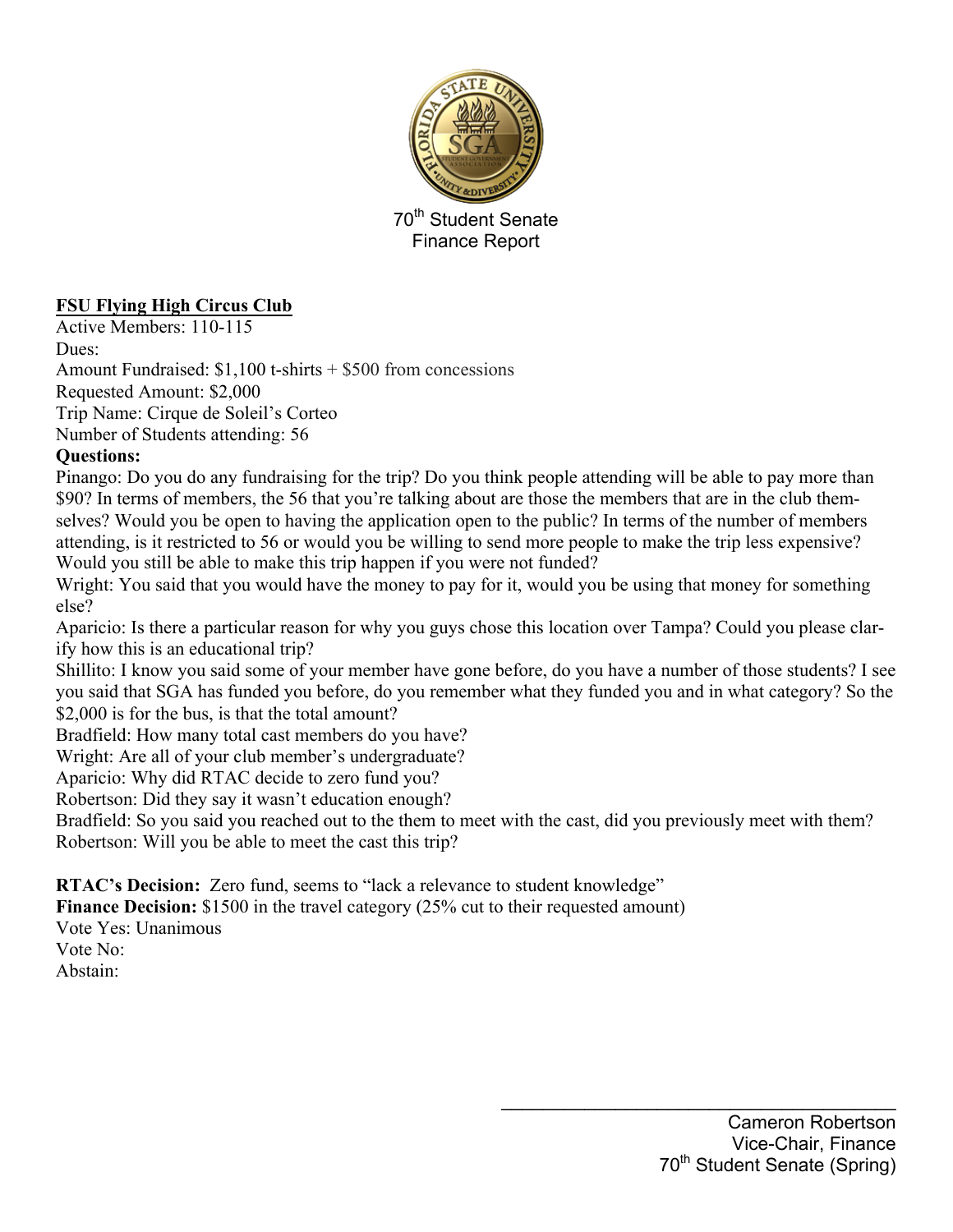

## **FSU MAPS**

Active Members: 50 Dues: \$40 Amount Fundraised: \$7,050 Requested Amount: \$6,000 Number of Students attending: 20 **Questions:** Wright: What will you do if we don't give you the \$6,000? Aparicio: Do you get any sponsorship from the College of Medicine? Wright: Can anybody join MAPS? Shillito: Is the application open to all students? Rodriguez: Have you spoken to your members to speak about how much they are willing to pay? Aparicio: Do you guys do any fundraising? Can you please go into that? Gonzalez: How many active members do you have?

### **RTAC's Decision:** \$2,000 towards registration

**Finance Decision:** \$2,000 in the category of registration Vote Yes: Unanimous Vote No:

Abstain:

### **American String Teachers Association (ASTA)**

Active Members: Dues: Amount Fundraised: Requested Amount: \$2,377.24 (with cheapest options) Number of Students attending: 32 **Questions:**

Rodriguez: Could you explain the amount, the 3200 in travel? Bradfield: Is there a reason why the distance is so much further? Wright: So what are the other alternatives for receiving funding?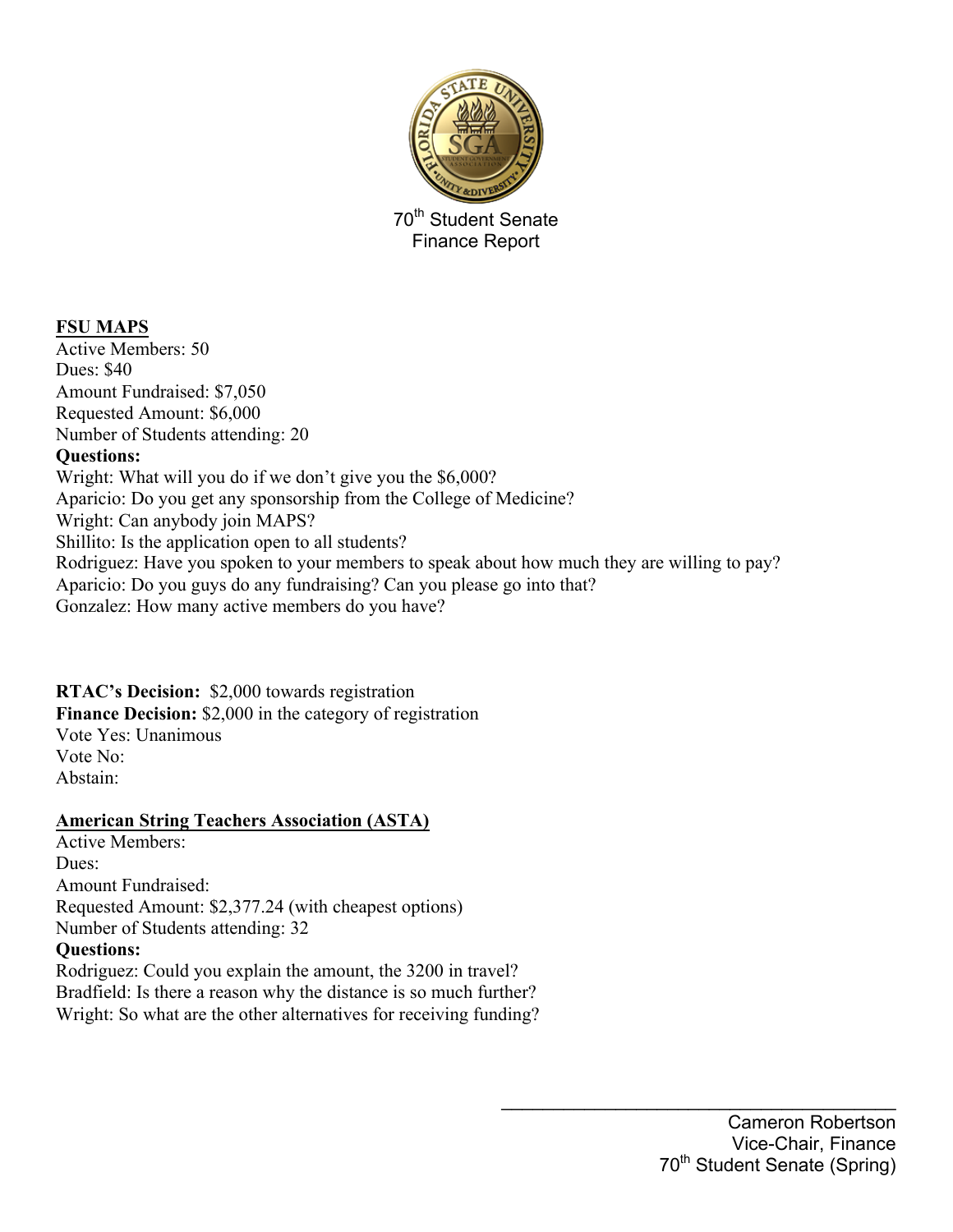

Rodriguez: Can you please explain the conference fee. Robertson: Would having a bus cut down on the costs? **RTAC's Decision:** Supplement fund option \$1,476 Finance Decision: \$1476 to the lodging category Vote Yes: Unanimous Vote No: Abstain:

## **PAC**

## **Chinese Students and Scholar Association (CSSA)**

Event for Chinese New Year Gala for all student body for them to learn about the Chinese culture Request Amount: 3000 450 expected participants

### **Questions:**

Rodriguez: How much are your requesting for? Bradfield : Where is the event going to be? Rodriguez: How many people do you expect to be at the event? Aparicio: Can you specify where the event is going to be? Singh: Have you guys done any fundraising? How much have you made from the fundraising event (that they mentioned)? Wright: How often do you have rehearsal? Aparicio: Would you agree that food is your primary cost? Robertson: Will most of the people attending be FSU students? Bradfield: Have you guys done this before?

### **Decision of PAC:** 2,000

**Finance Decision:** Move to table until next week Vote Yes: Aparicio, Rodriguez, Gonzalez, Robertson, Shillito, Singh, Bolton, Bradfield Vote No: Abstain: Wright